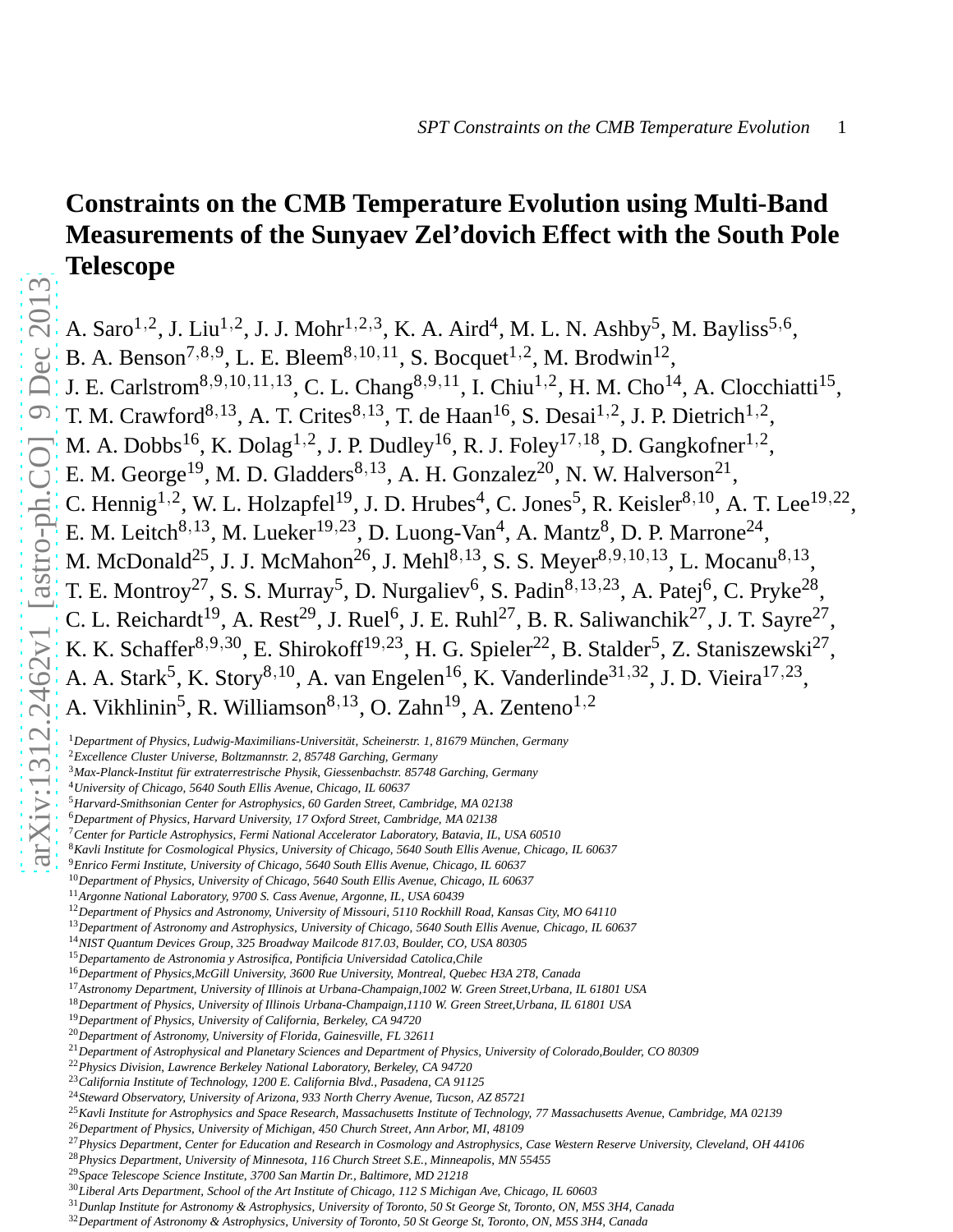## **ABSTRACT**

The adiabatic evolution of the temperature of the cosmic microwave background (CMB) is a key prediction of standard cosmology. We study deviations from the expected adiabatic evolution of the CMB temperature of the form  $T(z) = T_0(1+z)^{1-\alpha}$  using measurements of the spectrum of the Sunyaev Zel'dovich Effect with the South Pole Telescope (SPT). We present a method for using the ratio of the Sunyaev Zel'dovich signal measured at 95 and 150 GHz in the SPT data to constrain the temperature of the CMB. We demonstrate that this approach provides unbiased results using mock observations of clusters from a new set of hydrodynamical simulations. We apply this method to a sample of 158 SPT-selected clusters, spanning the redshift range  $0.05 < z < 1.35$ , and measure  $\alpha = 0.017_{-0.028}^{+0.030}$ , consistent with the standard model prediction of  $\alpha = 0$ . In combination with other published results, we constrain  $\alpha = 0.011 \pm 0.016$ , an improvement of ∼ 20% over published constraints. This measurement also provides a strong constraint on the effective equation of state in models of decaying dark energy  $w_{\text{eff}} = -0.987_{-0.017}^{+0.016}$ .

## **1 INTRODUCTION**

The existence of the cosmic microwave background is a fundamental prediction of the Hot Big Bang Theory. The intensity spectrum of the CMB radiation locally has been measured by the COBE FI-RAS instrument and found to have a nearly exact blackbody spectrum with a temperature of  $T_0 = 2.72548 \pm 0.00057$  K [\(Fixsen et al.](#page-5-0) [2009](#page-5-0)).

A second fundamental prediction of the hot Big Bang theory is that the CMB temperature must evolve over cosmic time. Specifically, it is expected to evolve as  $T(z) = T_0(1 + z)$ , under the assumption that the CMB photon fluid reacts adiabatically to the expansion of the Universe as described by general relativity and electromagnetism. Deviations from the adiabatic evolution of  $T(z)$  would imply either a violation of the hypothesis of local position invariance, and therefore of the equivalence principle, or that the number of photons is not conserved. In the former case, this could be associated with variations of dimensionless coupling constants like the fine-structure constant (see, e.g., [Martins 2002](#page-5-1), [Murphy et al. 2003,](#page-5-2) [Srianand et al. 2004\)](#page-5-3). The latter case is a consequence of many physical processes predicted by non-standard cosmological models, such as decaying vacuum energy density models, coupling between photons and axionlike particles, and modified gravity scenarios. (e.g., [Matyjasek](#page-5-4) [1995;](#page-5-4) [Overduin & Cooperstock 1998;](#page-5-5) [Lima et al. 2000](#page-5-6); [Puy 2004;](#page-5-7) [Jaeckel & Ringwald 2010;](#page-5-8) [Jetzer & Tortora 2011](#page-5-9)). In all of these models, energy has to be slowly injected or removed from the CMB without distorting the Planck Spectrum sufficiently to violate constraints from FIRAS [\(Avgoustidis et al. 2012](#page-4-0)).

Observational tests of non-standard temperature evolution typically are parametrized by very simple models for the deviation. In particular, we consider here the scaling law proposed by [Lima et al. \(2000](#page-5-6)):  $T(z) = T_0(1+z)^{1-\alpha}$ , with  $\alpha$  being a free con-stant parameter<sup>[1](#page-1-0)</sup>. This is the phenomenological parametrization that has been most widely studied by previous authors; deviations of  $\alpha$  from zero would result as a consequence of one of the scenarios described above, such as the non-conservation of photon number.

To date, two different observables have been used to determine *T*(*z*). At intermediate redshifts ( $z \le 1.5$ ), *T*(*z*) can be determined from measurements of the spectrum of the Sunyaev-Zel'dovich effect (SZE) [\(Sunyaev & Zel'dovich 1972](#page-5-10)), a technique first suggested by [Fabbri et al. \(1978](#page-4-1)); [Rephaeli \(1980\)](#page-5-11). The first attempt to measure  $T(z)$  using the spectrum of the SZE was reported in [Battistelli et al. \(2002\)](#page-4-2) using multi-frequency observations of the clusters A2163 and Coma. [Luzzi et al.](#page-5-12) [\(2009](#page-5-12)) reported results from the analysis of a sample of 13 clusters with  $0.23 \le z \le 0.546$ . Adopting a flat prior on  $\alpha \in [0,1]$ , they provided constraints  $\alpha =$  $0.024_{-0.024}^{+0.068}$ , consistent with standard adiabatic evolution.

At high redshift  $(z \ge 1)$ , the CMB temperature can be determined from quasar absorption line spectra which show atomic or molecular fine structure levels excited by the photo-absorption of the CMB radiation. If the system is in thermal equilibrium with the CMB, then the excitation temperature of the energy states gives the temperature of the black-body radiation (e.g., [Srianand et al. 2000;](#page-5-13) [Molaro et al. 2002;](#page-5-14) [Srianand et al. 2008](#page-5-15)). For example, [Noterdaeme et al. \(2011\)](#page-5-16) have reported on a sample of five carbon monoxide absorption systems up to *z* ∼ 3 where the CMB temperature has been measured. They used their sample, in combination with low redshift SZE measurements to place constraints on the phenomenological parameter  $\alpha = -0.007 \pm 0.027$ . This also allowed them to put strong constraints on the effective equation of state of decaying dark energy models  $w_{\text{eff}} = -0.996 \pm$ 0.025. Recently, [Avgoustidis et al. \(2012](#page-4-0)) extended this analysis by including constraints inferred from differences between the angular diameter and luminosity distances (the so-called distance-duality relation), which is also affected in models in which photons can be created or destroyed. They also showed that by releasing the positive prior assumption on  $\alpha$  the same cluster sample studied in [Luzzi et al. \(2009](#page-5-12)) constrains  $\alpha = 0.065 \pm 0.080$ .

More recently, [Muller et al. \(2013](#page-5-17)) fit molecular absorption lines towards quasars to measure the CMB temperature with an accuracy of a few percent at  $z = 0.89$ . Combining their data with the data presented in [Noterdaeme et al. \(2011](#page-5-16)) they were able to further constrain  $\alpha = 0.009 \pm 0.019$ .

Constraints on the CMB redshift evolution can be significantly improved by including measurements of the SZE spectrum from experiments, such as the South Pole Telescope (SPT) and Planck, with much larger cluster samples. For instance, [de Martino et al.](#page-4-3) [\(2012](#page-4-3)) forecast the constraining power of Planck (further discussed in [5\)](#page-4-4) to measure  $\alpha$ . Using only clusters at  $z < 0.3$ , they predicted that Planck could measure  $\alpha$  with an accuracy  $\sigma_{\alpha} = 0.011$ .

In this work, we present constraints on the temperature evolution of the CMB using SZE spectral measurements at the 95 and 150 GHz bands from the South Pole Telescope. The SPT is a 10m millimetre-wave telescope operating at the South Pole [\(Carlstrom et al. 2011](#page-4-5)) that has recently completed a 2500 deg<sup>2</sup> multi-frequency survey of the southern extragalactic sky. Here we focus on the SZE selected cluster sample that lies within a  $720 \text{ deg}^2$ 

<span id="page-1-0"></span><sup>&</sup>lt;sup>1</sup> In previous literature this parameter has been referred to with the Greek letter α or β. To avoid confusion with the variable  $β = v/c$  defined in Eq. [1,](#page-2-0) we use  $\alpha$ .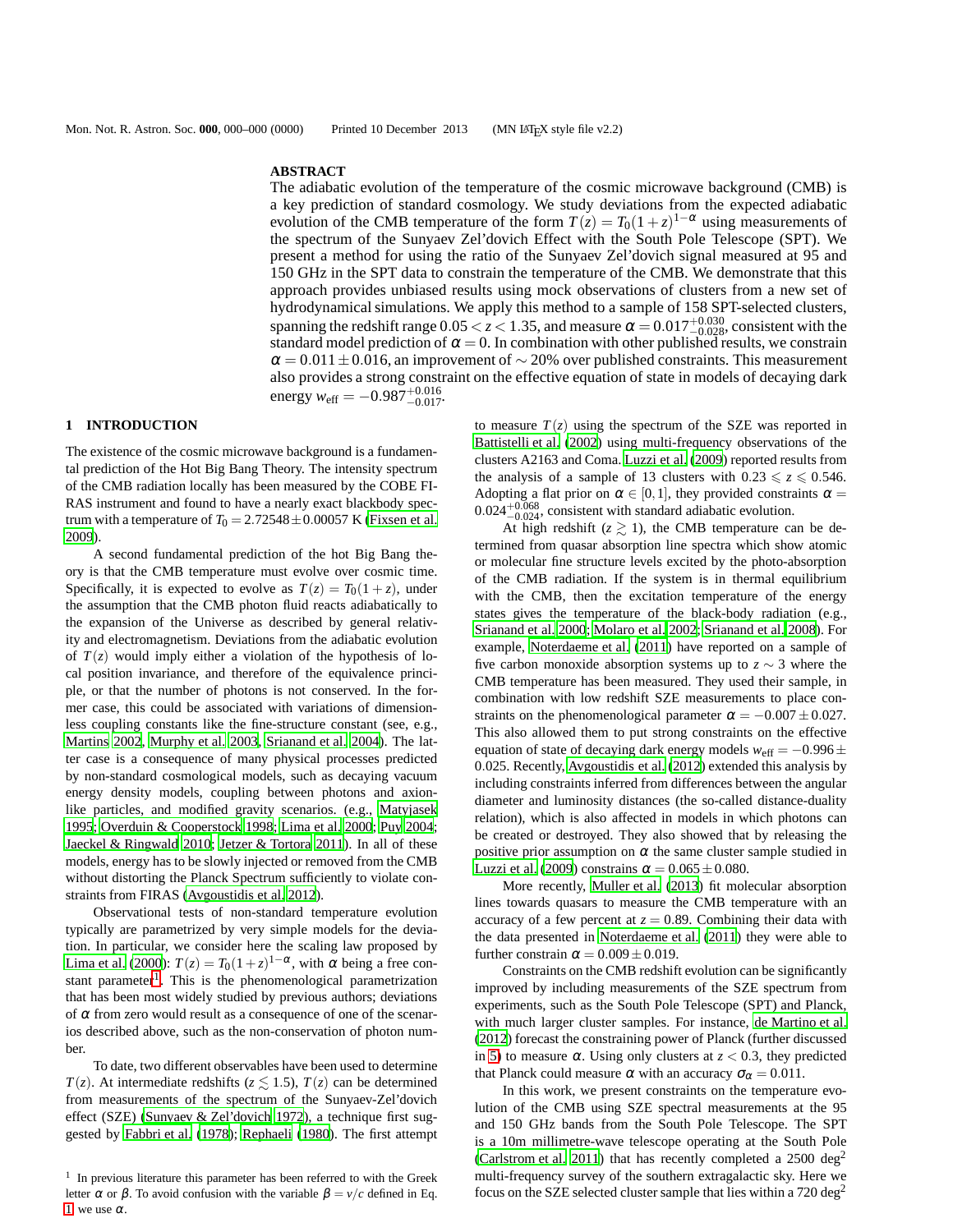subregion where optical follow-up and redshift measurements are complete [\(Song et al. 2012](#page-5-18); [Reichardt et al. 2013\)](#page-5-19).

# <span id="page-2-3"></span>**2 METHOD**

Inverse Compton scattering of the CMB photons by the hot intracluster medium induces secondary CMB temperature anisotropies in the direction of clusters of galaxies. Neglecting relativistic corrections, the thermal (tSZE) and kinematic (kSZE) contribution to the temperature anisotropy in the direction  $\hat{n}$  of a cluster at a frequency <sup>ν</sup> can be approximated by [\(de Martino et al. 2012](#page-4-3)):

<span id="page-2-0"></span>
$$
\Delta T(\hat{n}, v) \simeq T_0(\hat{n}) [G(v) y_c(\hat{n}) - \tau \beta]. \tag{1}
$$

Here  $T_0(\hat{n})$  is the current CMB temperature at the direction  $\hat{n}$ ,  $\beta$  is the line of sight velocity of the cluster in the CMB frame in units of the speed of light  $c$  and  $\tau$  is the optical depth. The Comptonization parameter  $y_c$  is related to the integrated pressure along the line of sight  $y_c = (k_B \sigma_T/m_e c^2) \int n_e T_e dl$  (where  $n_e$  and  $T_e$  are respectively the electron density and temperature). In the non-relativistic regime and for adiabatic expansion,  $G(x) = x \coth(x/2) - 4$ , where the reduced frequency *x* is given by  $x = h\nu(z)/k_BT(z) = h\nu_0(1 +$  $\frac{z}{kB}T_0(1+z) \equiv x_0$  and is independent of redshift,  $v(z)$  is the frequency of a CMB photon scattered by the intra-cluster medium and  $T(z)$  is the black body temperature of the CMB at the cluster location.

If  $T(z) = T_0(1+z)^{1-\alpha}$ , then the reduced frequency varies as  $x(z, \alpha) = x_0(1+z)^{\alpha}$  and the spectral frequency dependence of *G*(*v*), the tSZE, now also depends on  $\alpha$ : *G*(*x*) = *G*(*v*<sub>0</sub>, $\alpha$ ,*z*). From Eq. [1,](#page-2-0) neglecting the kSZE contribution, it follows that measuring the ratio of temperature decrements at two different frequencies  $v_1$ and  $v_2$  provides:

<span id="page-2-1"></span>
$$
R(v_1, v_2, z, \alpha) \equiv \frac{\Delta T(\hat{n}, v_1, z)}{\Delta T(\hat{n}, v_2, z)} \simeq \frac{G(v_1, z, \alpha)}{G(v_2, z, \alpha)} \tag{2}
$$

This ratio is redshift independent for  $\alpha = 0$ , but not in the case of  $\alpha \neq 0$ . This method has the advantage that, by taking ratios, the dependence on the Comptonization parameter  $y_c$  (and therefore on the cluster properties) is removed and the need to account for model uncertainties on the gas density and temperature profile is avoided (Battistelli et al 2002, Luzzi et al 2009). Note that in this approach the distribution of temperature ratios is, in general, non-Gaussian (Luzzi et al. 2009) and needs to be properly modelled.

One important source of noise in these measurements is the primary anisotropy of the CMB. To precisely measure  $\Delta T(\hat{n}, v)$ for a single cluster, we would have to remove the primary CMB anisotropies in the direction  $\hat{n}$ . In principle, this could be done by subtracting the CMB temperature measured near the SZE null frequency, which, in the case of  $\alpha = 0$  and non-relativistic ICM, is given by a map obtained at 217 GHz [\(de Martino et al. 2012](#page-4-3)). Alternatively, because the primary CMB fluctuations are random, it is possible reduce this source of noise by averaging over a large sample of clusters.

In [Reichardt et al.](#page-5-19) [\(2013](#page-5-19)), the SPT cluster sample was selected using a matched multi-frequency spatial filter [\(Melin et al.](#page-5-20) [2006](#page-5-20)), designed to optimally measure the cluster signal given knowledge of the cluster profile and the noise in the maps. The cluster gas profiles are assumed to be well fit by a spherical  $\beta$  model [\(Cavaliere & Fusco-Femiano 1976\)](#page-4-6), with  $\beta = 1$  and twelve possible core radii,  $\theta_c$ , linearly spaced from 0.25 to 3 arcmin. The noise contributions include astrophysical (e.g., the CMB, point sources) and instrumental (e.g., atmospheric, detector) contributions. For each cluster, the maximum signal to noise in the spatially filtered maps was denoted as ξ.

In this work, we measure the ratio of the CMB temperature decrements in the SPT data at 95 and 150 GHz. We extract the cluster signal from the single-frequency spatially filtered maps at 95 and 150 GHz, using the SPT position and core radius favored by the multi-frequency analysis in [Reichardt et al. \(2013\)](#page-5-19). To compare the decrement at each frequency, we need to account for the smaller beam at 150 GHz. We do this by convolving the 150 GHz data to the same beam size as the 95 GHz data, and then using the 95 GHz filter to extract the signal from the resultant 150 GHz maps. The associated uncertainty in the CMB temperature decrement would be equal to the R.M.S. of the single-frequency spatially filtered maps.

Finally, we use the derived values of temperature in the two bands and the associated cluster redshift to constrain  $\alpha$  from Eq. [2](#page-2-1) through a maximum likelihood analysis (Luzzi et al. 2009) where the likelihood is defined as :

<span id="page-2-2"></span>
$$
\mathcal{L}(\alpha) \propto \prod_{i=1}^{N_{\text{clus}}} \exp \left\{ -\frac{(T_{150}^{(i)}R(z^{(i)}, \alpha) - T_{95}^{(i)})^2}{2[(\Delta T_{150}^{(i)}R(z^{(i)}, \alpha))^2 + (\Delta T_{95}^{(i)})^2]} \right\},
$$
 (3)

and  $R(z, \alpha) \equiv R(95 \text{ GHz}, 150 \text{ GHz}, z, \alpha)$  according to Eq. [2](#page-2-1) is calculated by integrating:

$$
R(z, \alpha) = \frac{\int G(v, z, \alpha) F_{95}(v) dv}{\int G(v, z, \alpha) F_{150}(v) dv},
$$
\n(4)

where  $F_{95}$  and  $F_{150}$  are the measured filter response of the SPT 95 and 150 GHz bands, normalized such that the integral over each of the bands is one. We have assumed the non-relatitivistic expression for  $G(v, z, \alpha)$ , however, we find relativistic corrections have a negligible effect on our result. For the range of electron temperatures expected in our cluster sample, including relativistic correc-tions from [Itoh et al. \(1998\)](#page-5-21) changes our final constraints on  $\alpha$  by less than 1 per cent.

# <span id="page-2-4"></span>**3 VERIFICATION OF METHOD WITH SIMULATIONS**

We test the method described above using simulations. To do so, we make mock SPT observations of clusters that are formed in a large volume, high resolution cosmological hydrodynamical simulation (Dolag et al., in preparation). The simulation has been carried out with P-GADGET3, a modification of P-GADGET-2 (Springel 2005). The code uses an entropy-conserving formulation of SPH (Springel & Hernquist 2002) and includes treatment of radiative cooling, heating by a UV background, star formation and feedback processes from supernovae explosions and active galactic nuclei [\(Springel & Hernquist 2003](#page-5-22); [Fabjan et al. 2010\)](#page-5-23). Cosmological parameters are chosen to match WMAP7 [\(Komatsu et al. 2011](#page-5-24)). The simulation box is 1244 Mpc per side and contains  $1526<sup>3</sup>$  dark matter particles and as many gas particles, from which five simulated SZE light-cones, each of size  $13° \times 13°$  (i.e., the total solid angle is 845 deg<sup>2</sup>) have been extracted up to  $z \sim 2$ . From each of these simulated SZE maps, we then construct simulated SPT maps at 95 and 150 GHz.

The details of the construction of the simulated SZE lightcones will be presented in a forthcoming paper (Liu et al., in preparation), we highlight here the basic properties. In these mock observations, we include contributions from: (1) primary CMB anisotropies, (2) convolution with the SPT 150 GHz and 95 GHz beams, (3) instrumental noise consistent with the observed SPT map depths of 18 and 44  $\mu$ K-arcmin for the 150 GHz and 95 GHz bands, respectively, and (4) associated filter transfer functions for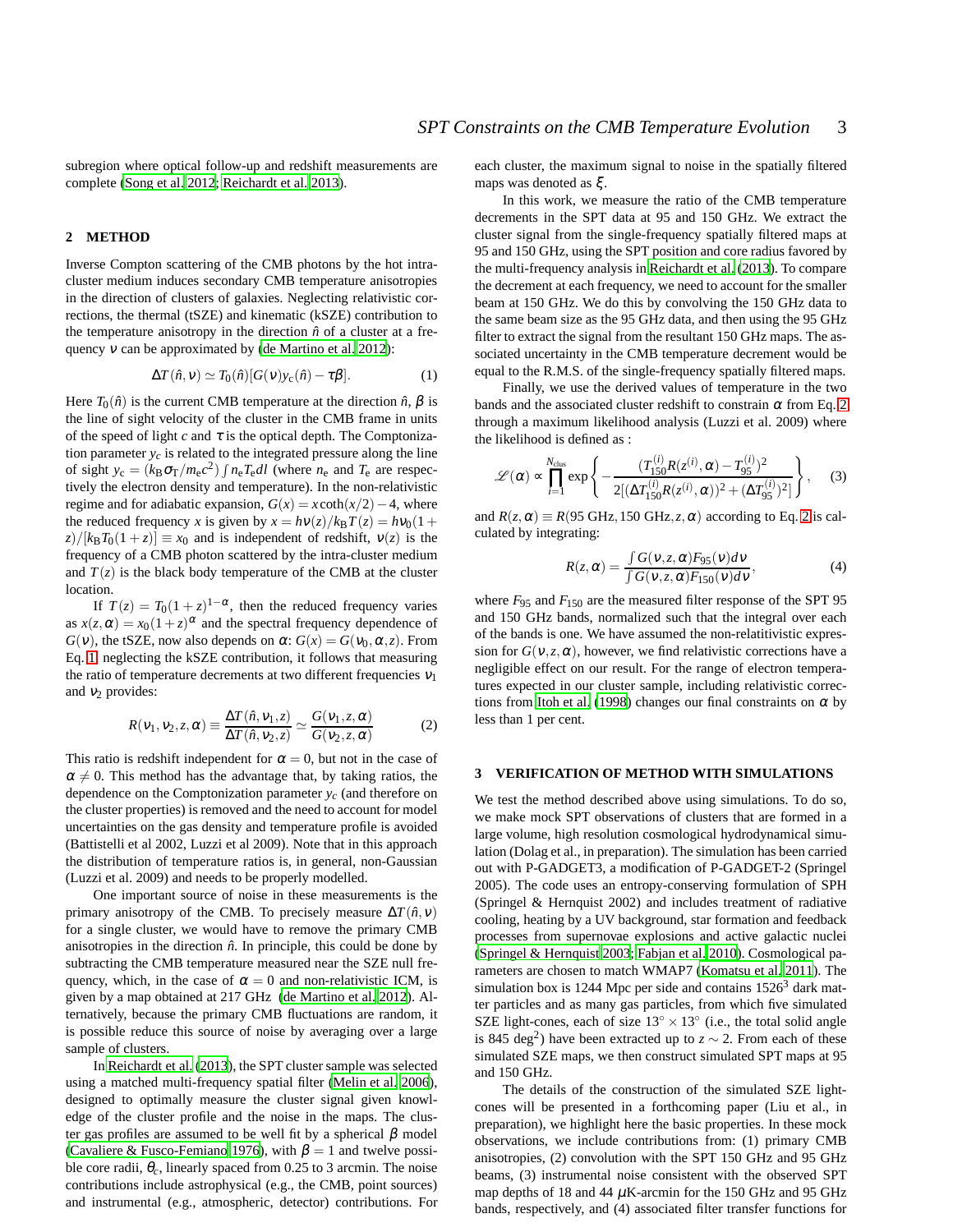the two simulated bands. Finally, from these mock maps we identify clusters with the same approach adopted for real SPT clusters (e.g., [Staniszewski et al. 2009;](#page-5-25) [Reichardt et al. 2013\)](#page-5-19), obtaining a sample of 212 clusters above signal to noise  $\xi = 4.5$ .

We then measure the ratio of the temperatures in the two bands, using the approach described in Section 2. We first convolve the 150 GHz maps to match the larger beam of the 95 GHz band. We then individually filter the 95 GHz and the 150 GHz maps with the 95 GHz filter and measure the signal at the position and  $\theta_C$ scale that maximize the signal to noise in the multifrequency analysis. We then maximize the likelihood to determine  $\alpha$  (Eq. [3\)](#page-2-2). We recover  $\alpha = 0.0019 \pm 0.022$ , in agreement with the input value of  $\alpha = 0$ .

#### **4 SPT RESULTS**

We measure the temperature decrement ratios at the positions of the SPT-selected cluster sample from [\(Reichardt et al. 2013](#page-5-19)), which included data from 720 of the 2500 deg<sup>2</sup> SPT-SZ survey. The SPT-SZ data used here has typical noise levels of 44  $\mu$ K-arcmin and 18  $\mu$ Karcmin in CMB temperature units at 95 GHz and 150 GHz, respectively. The exceptions are the two fields centered at  $23^h30^m$ , −55<sup>*d*</sup> and 5*h*30*m*,−55*<sup>d</sup>* from [Reichardt et al. \(2013](#page-5-19)), which have a depth of 13  $\mu$ K-arcmin in the 150 GHz data used in this work. Since the publication of [Reichardt et al. \(2013](#page-5-19)), these fields had been reobserved in the SPT-SZ survey, with the new observations providing new 95 GHz measurements and deeper 150 GHz data. The final cluster sample used here consists of 158 clusters with both a  $\xi > 4.5$  from [Reichardt et al. \(2013](#page-5-19)), and either a spectroscopic or photometric redshift reported in [Song et al.](#page-5-18) [\(2012](#page-5-18)). We refer the reader to [Staniszewski et al. \(2009](#page-5-25)), [Vanderlinde et al.](#page-5-26) [\(2010](#page-5-26)), [Schaffer et al. \(2011](#page-5-27)), [Williamson et al. \(2011](#page-5-28)), [Reichardt](#page-5-19) et al. [\(2013\)](#page-5-19) for a detailed description of the survey strategy and dataset characteristics .

We apply the same technique described in Section [2](#page-2-3) and tested in Section [3](#page-2-4) to measure the evolution of the CMB temperature with SPT clusters.

Using SPT data alone, we constrain the temperature evolution of the CMB to be

$$
\alpha = 0.017^{+0.030}_{-0.028},\tag{5}
$$

which is consistent with the adiabatic expectation of  $\alpha = 0$ . We estimate the instrumental uncertainties associated with the beams, calibration, and filter responses, and find them all to have a negligible result on this constraint. Moreover, the statistical uncertainty is ∼ 30% larger than the limit on possible observational biases implied by the results of Section [3,](#page-2-4) implying that our analysis method is shown to be unbiased at or below the level of the statistical uncertainty.

We further combine our results with previously published data (Fig [1\)](#page-3-0). In particular we include measurements from clusters collected by Luzzi et al. (2009) and fine structure absorption line studies collected by Noterdaeme et al. (2011) and Muller et al. (2013). We thus obtain a tighter constraint on the  $T(z) = T_0(1+z)^{(1-\alpha)}$ law:

$$
\alpha = 0.011 \pm 0.016, \tag{6}
$$

a ∼ 20% improvement in measurement uncertainty in comparison to the previously reported  $\alpha = 0.009 \pm 0.019$  (Muller et al. 2013). We also note that previous results based on SZE measurments [\(Luzzi et al. 2009\)](#page-5-12) have a negligible impact in this constraint.



<span id="page-3-0"></span>**Figure 1.** *Top panel:* Measurements of the temperature of the CMB as a function of redshift. Red points correspond to SZE measurements toward galaxy clusters (see Luzzi et al. 2009 and references therein), green points are absorption lines studies (see Muller et al 2013 and references therein). Black points are the SPT SZE cluster constraints. For visualization purposes SPT clusters results have been stacked in 12 equally populated redshift bins. The blue continuous line corresponds to the relation  $T(z) = T_0 \times (1+z)$  and solid and dashed purple lines are the evolution corresponding to the best fit and  $\pm 1\sigma$  models. *Bottom panel:* Deviation of the measured temperature of the CMB as a function of redshift with respect to the adiabatic evolution. Cyan points represent the measured temperature of the CMB in three stacked redshift bins for a simulation with input value  $\alpha = 0.12$  (cyan solid line).

The measurement presented here is consistent with the adiabatic evolution of the CMB radiation temperature ( $\alpha = 0$ ) expected from the standard hot Big-Bang model. Considering alternative cosmological models, [Jetzer et al. \(2011](#page-5-29)) demonstrated that measuring  $T(z)$  at different redshifts allows one to constrain the effective equation of state of decaying dark energy ( $p = w_{\text{eff}}\rho$ ). Following [Noterdaeme et al. \(2011\)](#page-5-16), by fitting the combined constraints on  $T(z)$  with the temperature-redshift relation (Eq. 22 in [Jetzer et al. 2011](#page-5-29)), taking  $\Omega_{\rm m} = 0.255 \pm 0.016$  [\(Reichardt et al.](#page-5-19) [2013](#page-5-19)) and fixing the adiabatic index  $\gamma$  to the canonical value (4/3), we get  $w_{\text{eff}} = -0.987_{-0.017}^{+0.016}$ , in comparison with  $w_{\text{eff}} = -0.996 \pm$ 0.025 obtained by [Noterdaeme et al. \(2011\)](#page-5-16).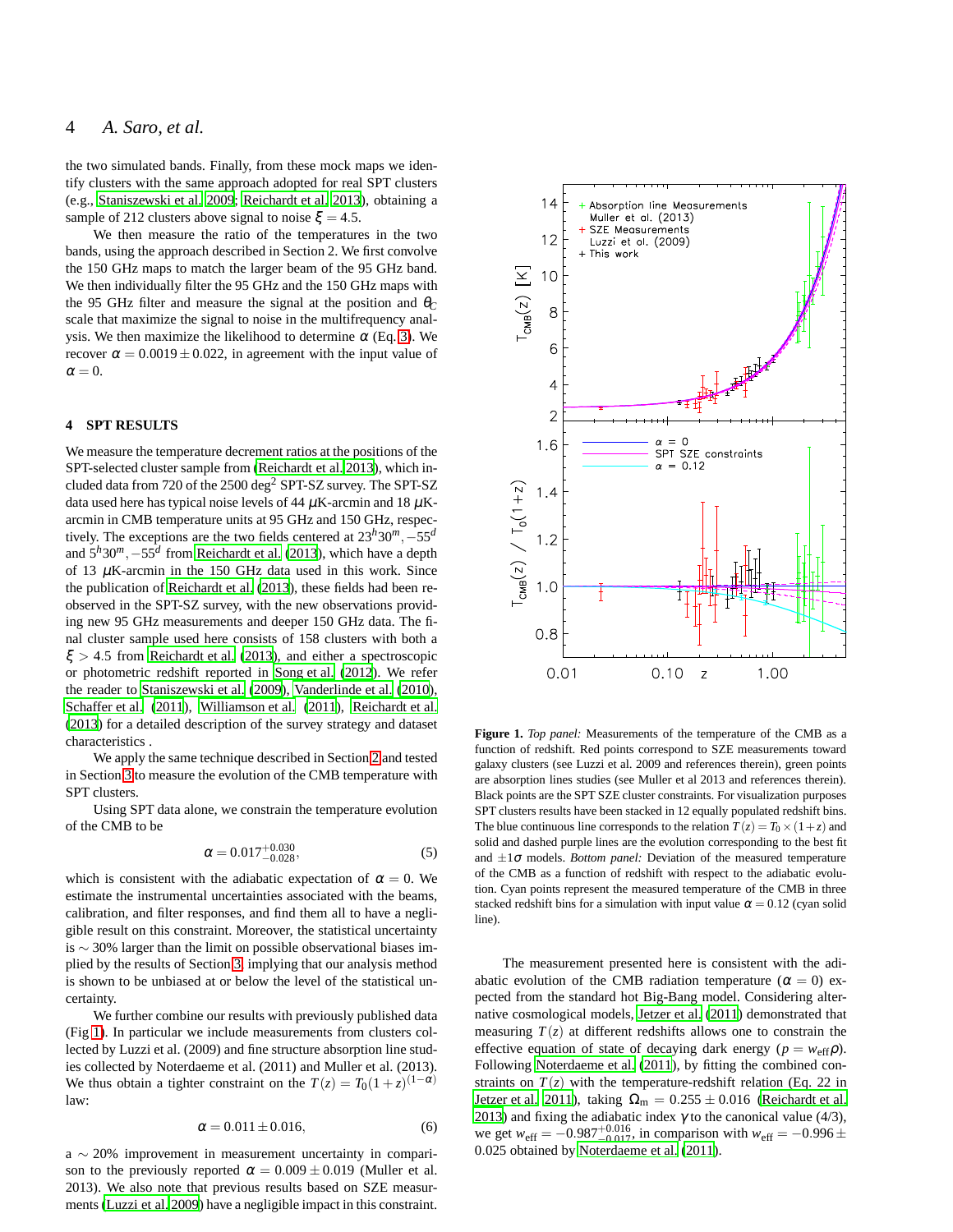### **4.1 Selection bias**

A number of possible selection biases could affect our measurements. In particular, cluster candidates were identified using a multi-band matched-filter approach [\(Melin et al. 2006](#page-5-20)) where the temperature evolution of the Universe is assumed to be adiabatic. This could therefore bias our selection towards clusters that best mimic this behavior. To show that this is not the case, we construct SPT mock lightcones similar to the ones presented in Sect. [3](#page-2-4) but assuming different values of  $\alpha$ . We then performed the same analysis described in Sect. [3](#page-2-4) and show that we are able to recover the input value. Specifically we test simulations with input values of α offset by more than 3σ from the adiabatic value,  $\alpha = -0.12$ and  $\alpha = 0.12$ . We then select clusters with the above described matched-filter multi-frequency cluster finder under the assumption of adiabatic evolution and constrain  $\alpha$ . We obtain unbiased measurements for the underlying input value  $\alpha = -0.111^{+0.022}_{-0.018}$  and  $\alpha = 0.110^{+0.014}_{-0.014}$ , thus demonstrating that the selection is not driving our constraints (bottom panel of Fig. [1\)](#page-3-0).

Another potential source of bias in our measurement of  $\alpha$  is the fact that the temperature fluctuations of the CMB at the location of the SPT clusters should not average to zero. In fact, due to the adopted cluster selection, negative temperature fluctuations are more likely than positive ones [\(Vanderlinde et al. 2010\)](#page-5-26). We estimate this effect to be negligible using the simulations described in Sect. [3.](#page-2-4) We also note that this effect should be less significant at larger SPT signal to noise ξ [\(Benson et al. 2013\)](#page-4-7). If we restrict our analysis to the clusters with  $\xi > 8$ , which reduces the cluster sample by a factor of ∼6 to the 24 highest signal-to-noise clusters, we constrain  $\alpha = 0.023^{+0.044}_{-0.038}$ . This is consistent with our main result with only a modest 30% increase in the uncertainty in  $\alpha$ . This demonstrates that the constraints depend most significantly on the highest signal to noise clusters, which will be less biased by the CMB from the SPT-selection. Similarly, we estimate the bias associated with lensed dusty sources to be unimportant for our analysis; their primary impact would be introducing some skewness in the scatter of clusters about our best fit model [\(Hezaveh et al. 2013](#page-5-30)).

Emission from cluster galaxies can also potentially bias our measurement. We estimate the effect to be negligible by performing the analysis presented here on subsamples of clusters above different ξ thresholds and by excluding clusters in proximity to known SUMSS sources [\(Mauch et al. 2003](#page-5-31)). All subsamples examined provide statistically consistent results. For example, using a subsample of 75 clusters with no associated SUMSS sources brighter than 20 mJy within a projected distance of 3 arcmin from the cluster centers, we obtain consistent results of  $\alpha = 0.021^{+0.042}_{-0.038}$ .

# <span id="page-4-4"></span>**5 CONCLUSIONS**

We have studied deviations from the adiabatic evolution of the mean temperature of the CMB in the form of  $T(z) = T_0(1+z)^{(1-\alpha)}$ . We present a method based on matched-filtering of clusters at the SPT frequencies and show that we are able to recover unbiased results using simulated clusters. The simulated lightcones we use come from a large cosmological hydrodynamical simulation and include realistic SPT beam effects, CMB anisotropy and SPT noise levels for both the 150 GHz and 95 GHz bands.

We apply this method to a sample of 158 SPT clusters selected from 720 square degrees of the 2500 square degree SPT-SZ survey, which span the redshift range  $0.05 < z < 1.35$ , and measure  $\alpha = 0.017_{-0.028}^{+0.030}$ , consistent with the standard model pre-

diction of  $\alpha = 0$ . Our measurement gives competitive constraints and significantly extends the redshift range with respect to previously published results based on galaxy clusters (e.g., [Luzzi et al.](#page-5-12) [2009](#page-5-12); [Avgoustidis et al. 2012;](#page-4-0) [de Martino et al. 2012](#page-4-3); [Muller](#page-5-17) et al. [2013](#page-5-17)). Combining our measurements with published data we obtain  $\alpha = 0.011 \pm 0.016$ , a 20% improvement with respect to current published constraints.

Such tight limits on deviations from the adiabatic evolution of the CMB also put interesting constraints on the effective equation of state of decaying dark energy models, *w*eff. Indeed, from SPT clusters alone we are able to measure  $w_{\text{eff}} = -0.988_{-0.033}^{+0.029}$ , in good agreement with previous constraints based on quasar absorption lines [\(Noterdaeme et al. 2011](#page-5-16)).

Coincident with the submission of this analysis, [Hurier et al.](#page-5-32) [\(2013](#page-5-32)) released results of a similar analysis carried out on 1839 galaxy clusters observed with Planck. The cluster sample they adopted also included the SPT sample that we analyse here, although it did not contribute significantly to their main results. They were able to constrain  $\alpha = 0.009 \pm 0.017$  by stacking the Planck catalog of SZE detected clusters [\(Planck Collaboration 2013](#page-5-33)) in different redshift bins, with only one cluster in each of their highest redshift bins  $z = 0.8$  and  $z = 1$ . Because the SPT data are on average a factor of 3 deeper than Planck, and the SPT beam is ∼ 8 times smaller, the SPT dataset provides stronger constraints on a per cluster basis and is particularly well suited for studies of the high redshift tail of the cluster distribution.

Future analyses will be able to draw upon larger cluster samples (e.g., the full 2500 square degree SPT-SZ survey and the upcoming SPTpol and SPT-3G surveys) and quasar surveys (e.g., SDSS III). By expanding the data volume at high redshifts, these surveys will enable precision tests of the temperature evolution of the CMB across cosmic time. Moreover, because clusters and quasars suffer from different systematics, the comparison will provide an important cross-check on systematics. These surveys will improve constraints on non-standard cosmological models.

The Munich SPT group is supported by the DFG through TR33 "The Dark Universe" and the Cluster of Excellence "Origin and Structure of the Universe". The South Pole Telescope program is supported by the National Science Foundation through grant ANT-0638937. Partial support is also provided by the NSF Physics Frontier Center grant PHY-0114422 to the Kavli Institute of Cosmological Physics at the University of Chicago, by the Kavli Foundation and the Gordon and Betty Moore Foundation. Galaxy cluster research at Harvard is supported by NSF grants AST-1009012 and DGE-1144152. Galaxy cluster research at SAO is supported in part by NSF grants AST-1009649 and MRI-0723073. The McGill group acknowledges funding from the National Sciences and Engineering Research Council of Canada, Canada Research Chairs program, and the Canadian Institute for Advanced Research.

## **REFERENCES**

- <span id="page-4-0"></span>Avgoustidis A., Luzzi G., Martins C. J. A. P., Monteiro A. M. R. V. L., 2012, J. Chem. Phys., 2, 13
- 
- <span id="page-4-2"></span>Battistelli E. S. et al., 2002, ApJ, 580, L101 Benson B. A. et al., 2013, ApJ, 763, 147
- <span id="page-4-7"></span><span id="page-4-5"></span>Carlstrom J. E. et al., 2011, PASP, 123, 568
- 
- <span id="page-4-6"></span>Cavaliere A., Fusco-Femiano R., 1976, A&A, 49, 137
- <span id="page-4-3"></span>de Martino I., Atrio-Barandela F., da Silva A., Ebeling H., Kashlinsky A., Kocevski D., Martins C. J. A. P., 2012, ApJ, 757, 144
- <span id="page-4-1"></span>Fabbri R., Melchiorri F., Natale V., 1978, Ap&SS, 59, 223